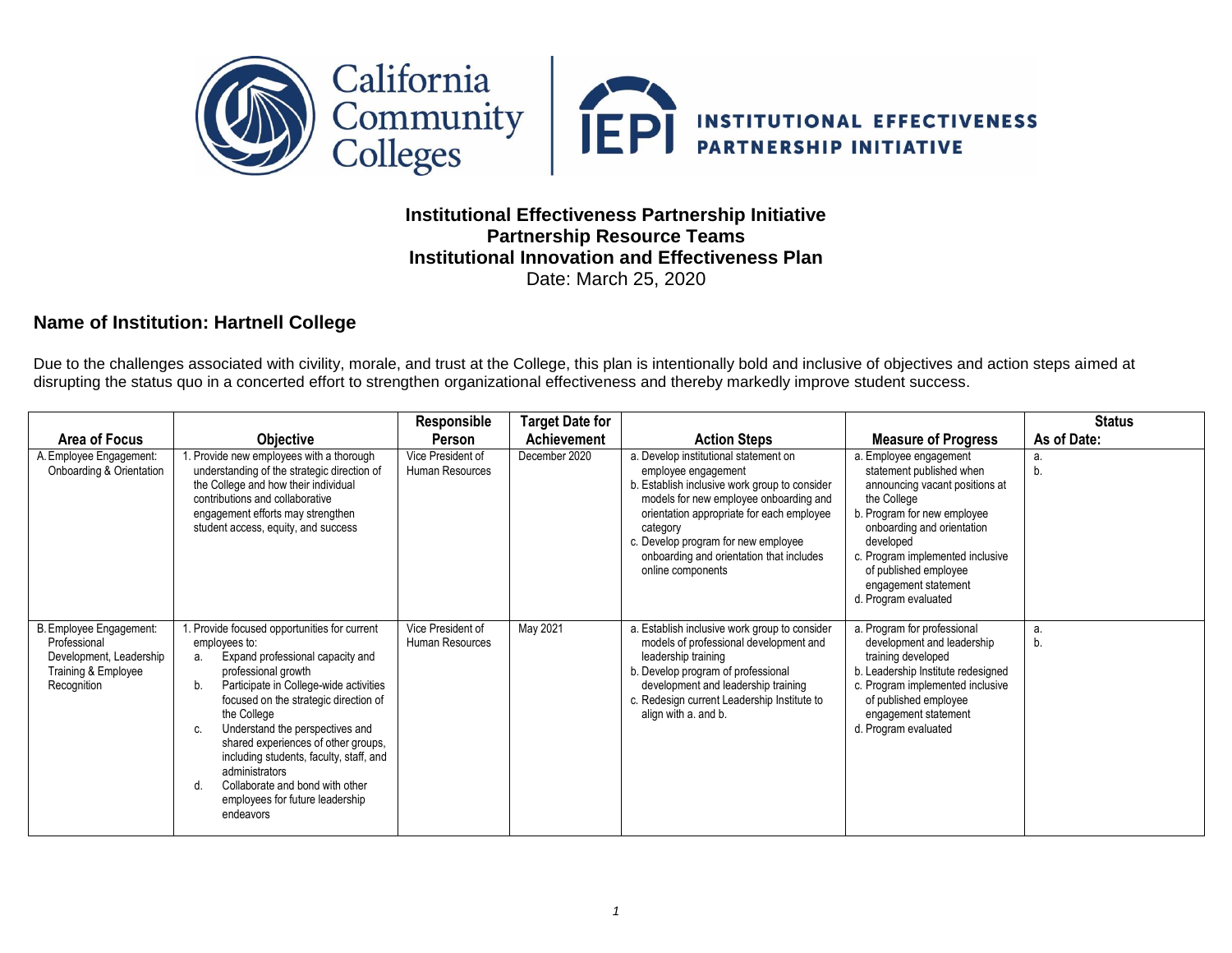| <b>Area of Focus</b>                                           | <b>Objective</b>                                                                                                                                                                                                                                                                                                                                                                                                                                                                                                                                                                                                                                                                    | Responsible<br>Person                                      | <b>Target Date for</b><br>Achievement | <b>Action Steps</b>                                                                                                                                                                                                                                                                                                                                                                                                                                                                               | <b>Measure of Progress</b>                                                                                                                                                                                                                                                                                                                                                                                                                                                                                                                                                                                                                                                                          | <b>Status</b><br>As of Date: |
|----------------------------------------------------------------|-------------------------------------------------------------------------------------------------------------------------------------------------------------------------------------------------------------------------------------------------------------------------------------------------------------------------------------------------------------------------------------------------------------------------------------------------------------------------------------------------------------------------------------------------------------------------------------------------------------------------------------------------------------------------------------|------------------------------------------------------------|---------------------------------------|---------------------------------------------------------------------------------------------------------------------------------------------------------------------------------------------------------------------------------------------------------------------------------------------------------------------------------------------------------------------------------------------------------------------------------------------------------------------------------------------------|-----------------------------------------------------------------------------------------------------------------------------------------------------------------------------------------------------------------------------------------------------------------------------------------------------------------------------------------------------------------------------------------------------------------------------------------------------------------------------------------------------------------------------------------------------------------------------------------------------------------------------------------------------------------------------------------------------|------------------------------|
| C. Employee Engagement:<br>Refresh Institutional<br>Priorities | 1. Create urgency for institutional priorities<br>2. Cultivate, as an organizational value,<br>responsiveness to student and other<br>stakeholder needs<br>3. Ensure employees are held accountable<br>for performance                                                                                                                                                                                                                                                                                                                                                                                                                                                              | Superintendent/<br>President &<br><b>Executive Cabinet</b> | December 2020                         | a. Design College-wide communications<br>concerning institutional priorities<br>b. Plan interactive College-wide events<br>around key institutional challenges, with<br>opportunities for stakeholder input<br>c. Hire consultant or train internal partners to<br>provide communication trainings                                                                                                                                                                                                | a. Refreshed priorities launched in<br>conjunction with a significant<br>College-wide event<br>b. College-wide events held<br>c. Communication trainings<br>provided<br>d. Communication trainings<br>evaluated                                                                                                                                                                                                                                                                                                                                                                                                                                                                                     | a.<br>b.                     |
| D. Governance: Structure<br>Redesign                           | 1. Re-structure participatory governance<br>system, including governance committees,<br>in service of the institution's strategic<br>direction with respect to student access.<br>equity, and success goals<br>2. Streamline governance system to provide<br>clarity with respect to decision flow and<br>committee interrelationships and<br>responsibilities                                                                                                                                                                                                                                                                                                                      | Superintendent/<br>President                               | May 2021                              | a. Superintendent/president ensures the<br>establishment of an inclusive work group<br>to consider alternative governance models<br>with input from the College community<br>b. Hire consultant or train internal partners to<br>facilitate re-structuring plan and/or<br>implementation process<br>c. Develop plan for governance re-structuring<br>and streamlining<br>d. Implement plan for governance re-<br>structuring and streamlining                                                     | a. Alternative governance models<br>considered and vetted<br>b. Re-structuring plan developed<br>and vetted<br>c. Governance and Decision-<br>Making Model updated and<br>made interactive with links to<br>detailed information<br>d. Council handbooks revised<br>inclusive of employee<br>engagement value statement<br>e. Re-structuring plan implemented<br>according to timeline<br>f. Execution of re-structuring plan<br>evaluated                                                                                                                                                                                                                                                          | a.<br>b.                     |
| E. Governance: Meaningful<br>Participation                     | 1. Advise appointing groups/persons to be<br>mindful of the desire to encourage broad<br>participation in governance, and to be aware<br>of the number of committee assignments per<br>appointed individual<br>2. Ensure employees are treated equitably in<br>governance assignments, understand their<br>role in the governance process, and are<br>allowed appropriate time to participate in<br>governance activities<br>3. Intentionally plan participatory governance<br>meetings so that they focus on strategic<br>agenda and action items<br>4. Enhance utilization of virtual technology to<br>ensure broad participation in governance<br>meetings across multiple sites | Superintendent/<br>President & College<br>Planning Council | May 2021                              | a. Develop policy concerning employee<br>participation in governance<br>b. Clarify criteria used in making<br>appointments to participatory governance<br>committees (e.g., expertise)<br>c. Establish a tri-chair model with faculty,<br>administrator, and staff leads<br>d. Design governance onboarding training<br>e. Hire consultant or train internal partners to<br>provide training for efficient and effective<br>meetings<br>f. Address technical requirements for virtual<br>meetings | a. Policy concerning employee<br>participation in governance<br>developed and vetted<br>b. Policy concerning employee<br>participation in governance<br>implemented<br>c. Criteria for making appointments<br>clarified<br>d. Tri-chair responsibilities<br>incorporated into governance<br>committees<br>e. Governance onboarding training<br>designed<br>f. Governance onboarding<br>procedure and training<br>implemented<br>g. Training for efficient and<br>effective meetings developed<br>h. Training for efficient and<br>effective meetings implemented<br>i. Technical requirements for<br>virtual meetings reviewed and<br>plan developed<br>Virtual meetings implemented as<br>feasible | a.<br>b.                     |